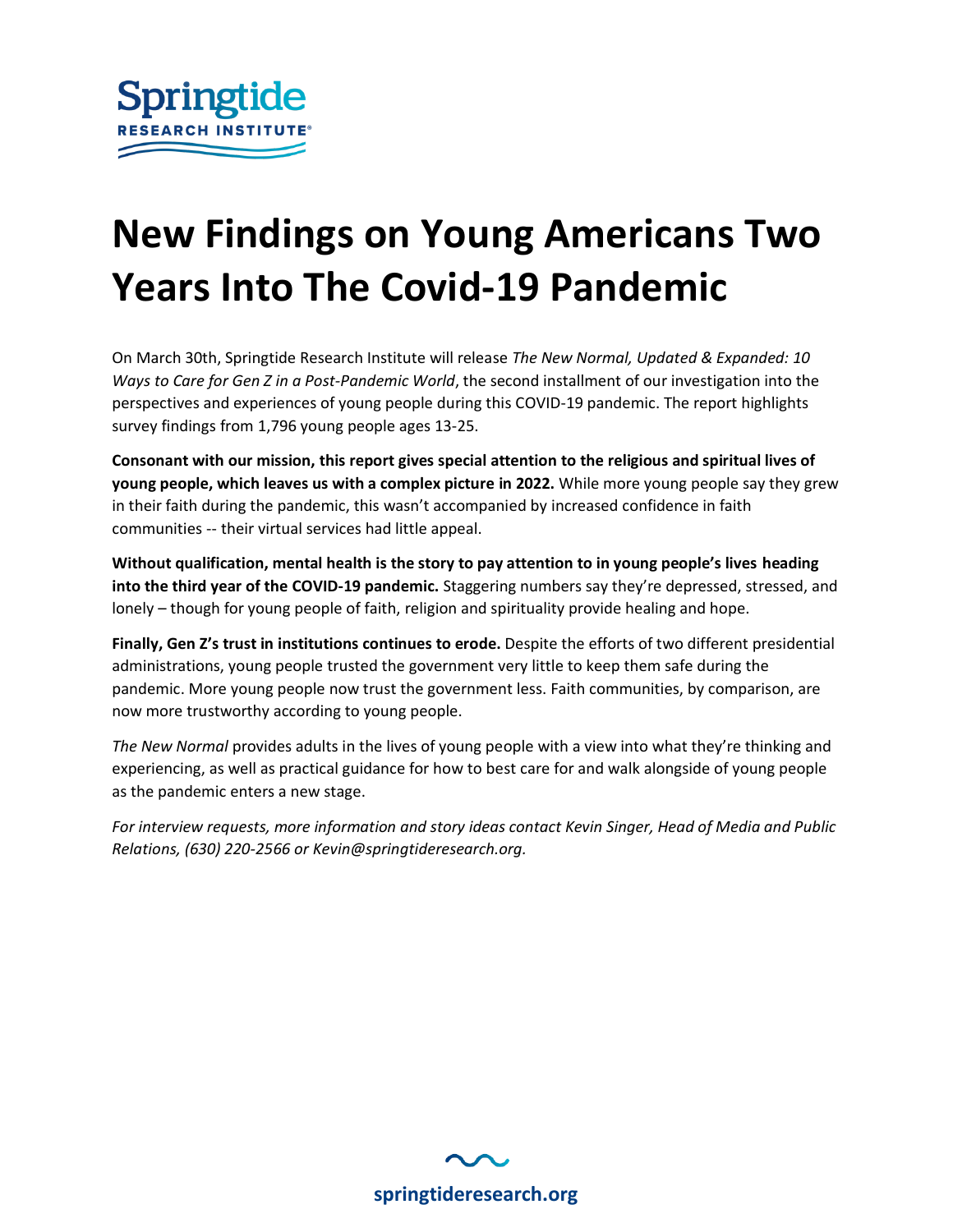#### **More young people grew in their faith**

More young people told Springtide that their faith became stronger during the pandemic (30%) than weaker (18%) or lost completely (8%). This includes a growing number who agree, "I know a higher power exists and I have no doubts about it," from 22% in 2021 to 28% in 2022, and a higher percentage who say they feel "highly connected" to a higher power, from 13% in 2021 to 18% in 2022. Conversely, the percentage of those who say they "don't feel connected at all" to a higher power dropped from 36% in 2021 to 27% in 2022.



### **Even so, Gen Z's trend away from faith communities continues**

The pandemic wasn't the impetus for young people's lack of enthusiasm about religious services, but it did accelerate trends already at work. Young people attend religious services *less frequently* now than during the first year of the pandemic. The percentage of those attending religious services daily, weekly, monthly, or less than monthly each dropped 1-5% from 2021 to 2022, while the percentage who say they never attend religious services rose somewhat dramatically from 30% in 2021 to 44% in 2022.

In 2021, just 10% of young people say a faith leader reached out to them personally during the first year of the pandemic. Now, 26% of young people say their relationship with faith leaders has become weaker during the pandemic—though nearly the same percentage, 23% of young people, say these relationships have become stronger.



The New Normal, Updated & Expanded: 10 Ways to Care for Gen Z in a Post-Pandemic World<br>© 2022 Springtide, Cite, share, and join the conversation at springtideresearch org. © 2022 Springtide. Cite, share, and join the conversation at springtideresearch.org.

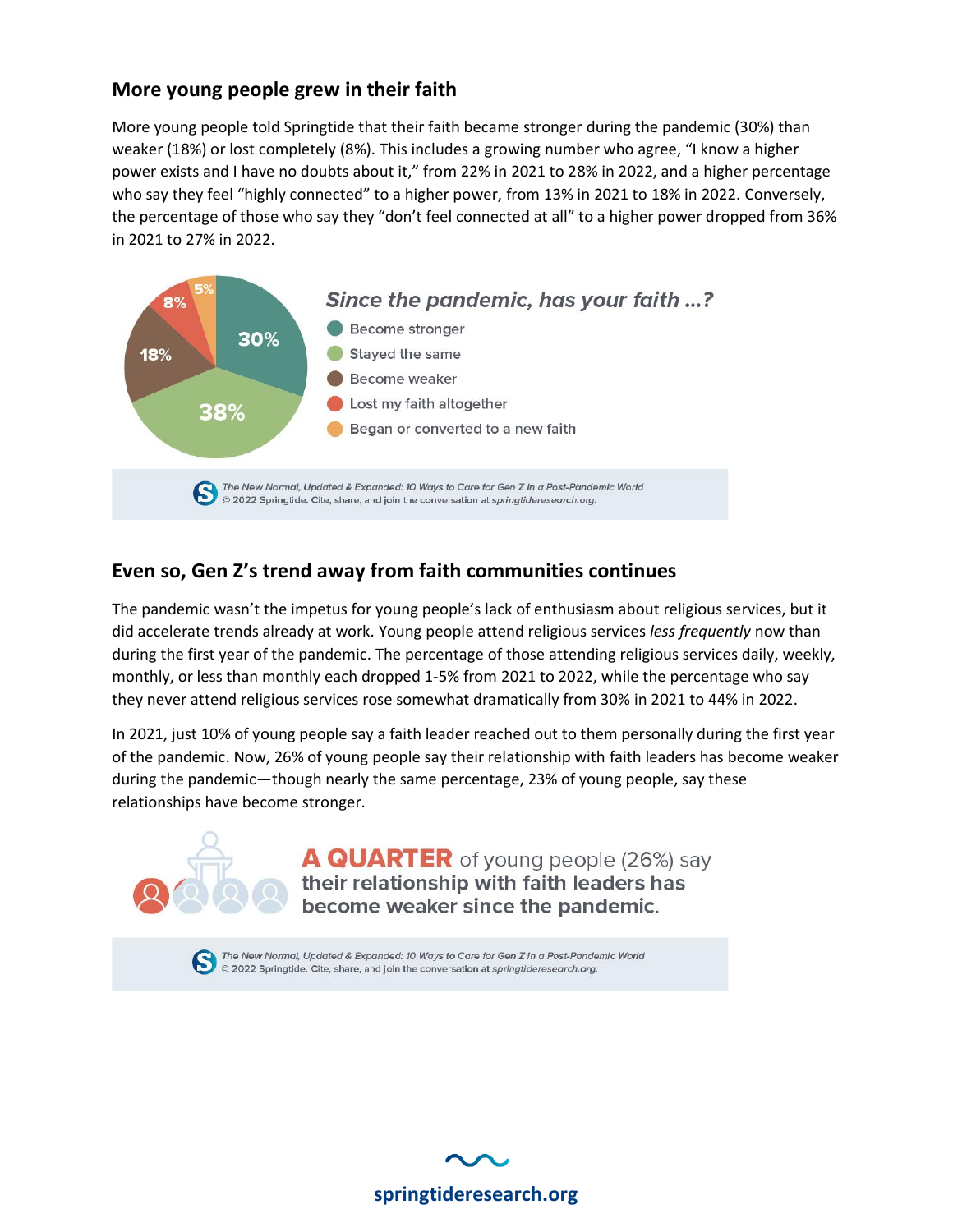## **Virtual religious gatherings aren't appealing to young people**

The most popular pandemic practice that young people want to keep is cooking more (39%), while virtual religious gatherings are what young people least want to keep (6%). Only 10% of young people say they found joy in virtual religious gatherings during the pandemic.

## During the pandemic, which of the following have you found joy in?

(Young people could select more than one answer.)

| Getting more time to myself                                                                                                                                                    |  |  |  |  |
|--------------------------------------------------------------------------------------------------------------------------------------------------------------------------------|--|--|--|--|
| 54%                                                                                                                                                                            |  |  |  |  |
| <b>Getting more family time</b>                                                                                                                                                |  |  |  |  |
| 45%                                                                                                                                                                            |  |  |  |  |
| Starting a new hobby or habit                                                                                                                                                  |  |  |  |  |
| 39%                                                                                                                                                                            |  |  |  |  |
| Getting more time for self-care/health practices                                                                                                                               |  |  |  |  |
| 33%                                                                                                                                                                            |  |  |  |  |
| Online classes                                                                                                                                                                 |  |  |  |  |
| 28%                                                                                                                                                                            |  |  |  |  |
| Getting more time to engage in spiritual or religious practices                                                                                                                |  |  |  |  |
| 12%                                                                                                                                                                            |  |  |  |  |
| <b>Virtual therapy</b>                                                                                                                                                         |  |  |  |  |
| 11%                                                                                                                                                                            |  |  |  |  |
| Virtual religious gatherings                                                                                                                                                   |  |  |  |  |
| 10%                                                                                                                                                                            |  |  |  |  |
| Virtual social support groups                                                                                                                                                  |  |  |  |  |
| 8%                                                                                                                                                                             |  |  |  |  |
| The New Normal, Updated & Expanded: 10 Ways to Care for Gen Z in a Post-Pandemic World<br>© 2022 Springtide. Cite, share, and join the conversation at springtideresearch.org. |  |  |  |  |

The growing hypothesis that digital faith is the silver bullet for reaching young people does not find support in Springtide's data. Though social media continues to dominate the attention of Gen Z -- nearly four in ten (38%) say they use social media for 5-6 hours a day or more -- only about a third say they would consider joining a totally online religious or spiritual community (35%) or that a totally online religious community is preferable (34%). Even fewer young people are confident that such a community could meet all of their religious and spiritual needs (32%).

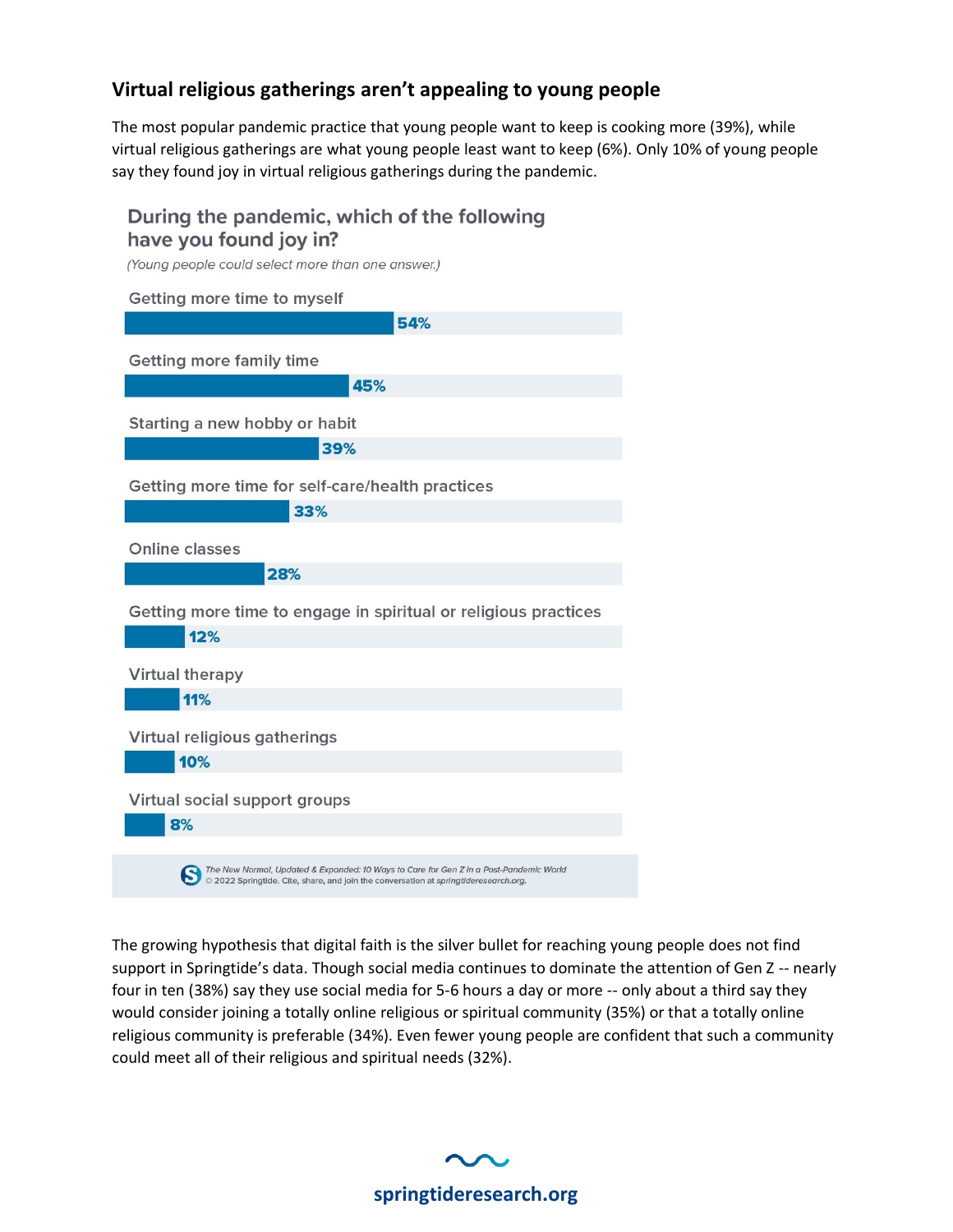

When we asked young people to share their level of interest in a totally online religious/community on a 1-5 scale, only 26% selected a 4 or a 5. When asked if an app/site would draw their participation in a totally online religious community, this percentage of 4's and 5's dropped to 16%.

## **Mental health is what young people are struggling with most, but religion helps**

Over half of young people (53%) told Springtide that one of the biggest challenges during the pandemic has been their mental health, the most popular response in a list of ten options.

Alarmingly, *nearly half of young people (48%) told Springtide that they are moderately or extremely depressed*, while about a quarter of young people say they are "extremely" stressed (25%), extremely anxious (26%), or extremely lonely (21%). Sadly, most young people (61%) agree, "The adults in my life don't truly know how much I am struggling with my mental health."

During the pandemic, which of the following have been the biggest challenges for you?

(Young people could select more than one answer.)

|     |     | 53% | My mental health                            |
|-----|-----|-----|---------------------------------------------|
|     | 45% |     | Being alone                                 |
|     | 40% |     | Fear of getting sick                        |
|     | 38% |     | Keeping up with school/work                 |
|     | 37% |     | Fear of others getting sick                 |
|     | 37% |     | Staying connected to others                 |
| 25% |     |     | <b>Being sick</b>                           |
| 28% |     |     | Losing income                               |
| 8%  |     |     | Home is not a safe place for me             |
| 7%  |     |     | I have not felt challenged during this time |

The New Normal, Updated & Expanded: 10 Ways to Care for Gen Z in a Post-Pandemic World<br>
C 2022 Springtide. Cite, share, and join the conversation at springtideresearch.org.

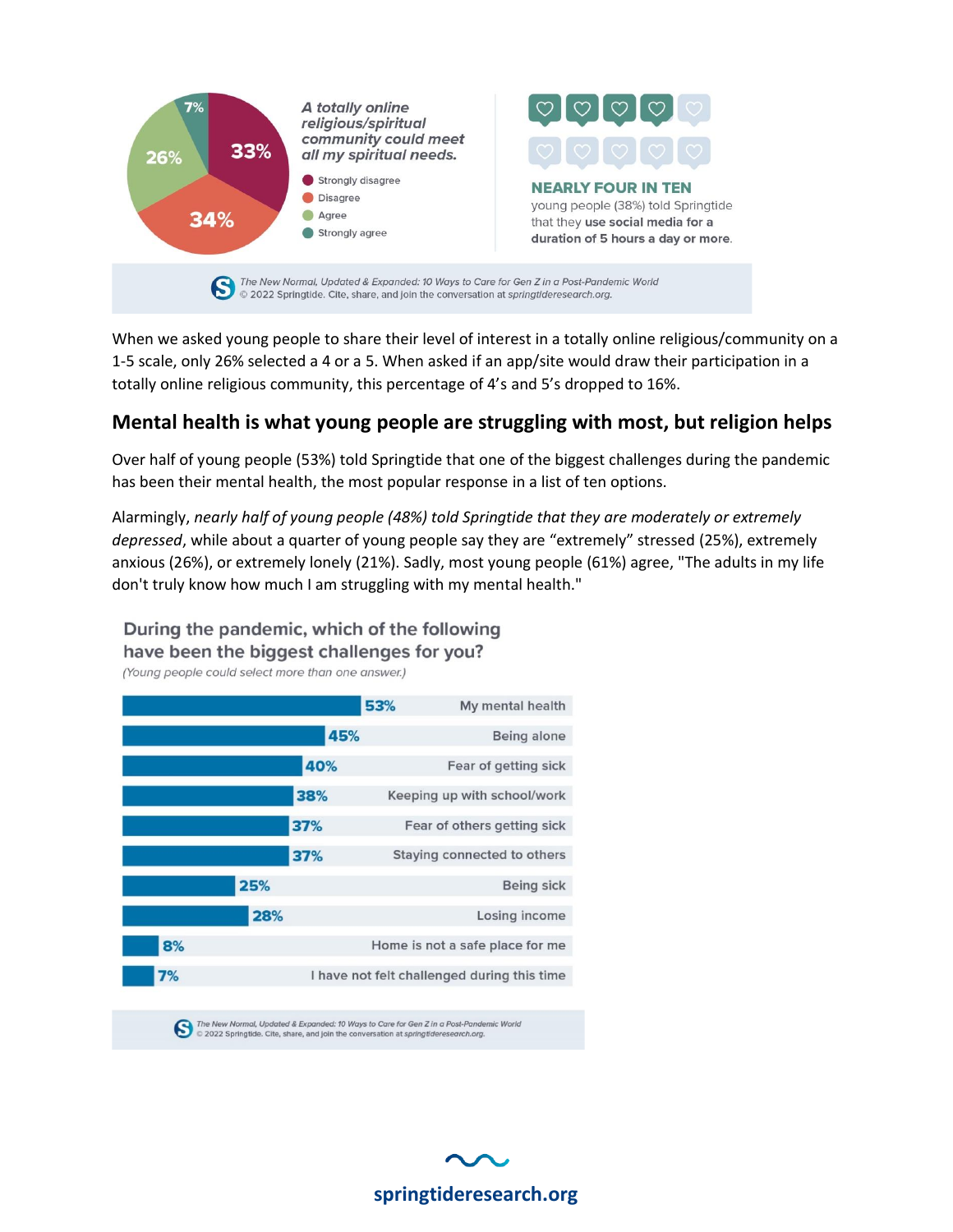

For young people of faith, a majority agree that their religious/spiritual life matters for their mental health (67%). Nearly three quarters (73%) agree, "My religious/spiritual practices positively impact my mental health."

This isn't totally surprising. Data from our *State of Religion & Young People 2021* report demonstrates a clear correlation between religiosity and mental healthiness. Young people who tell us they are "very religious" are more likely to tell us they are flourishing in their mental health. The inversion is true for those who say they are "not religious at all"—they are more likely to say they are not flourishing in their mental health.

## **Young people are now less trusting of the government and more trusting of faith communities**

In their evaluation of how they think institutions handled the pandemic, only 17% of young people now trust the government more or completely, while *a whopping 47% now trust the government less or not at all*. A similar trend was found in their perception of schools: More say they trust their school less or not at all because of their handling of the pandemic (34%) than trust them more or completely (28%).

By comparison, more young people say they now trust their place of worship more or completely because of their handling of the pandemic (37%) than trust them less or not at all (20%). *Seven in ten young people (71%) agree that their place of worship did a good job keeping them safe from the coronavirus*, compared to 63% who agreed about their school and 43% who agreed about the government doing a good job keeping them safe.

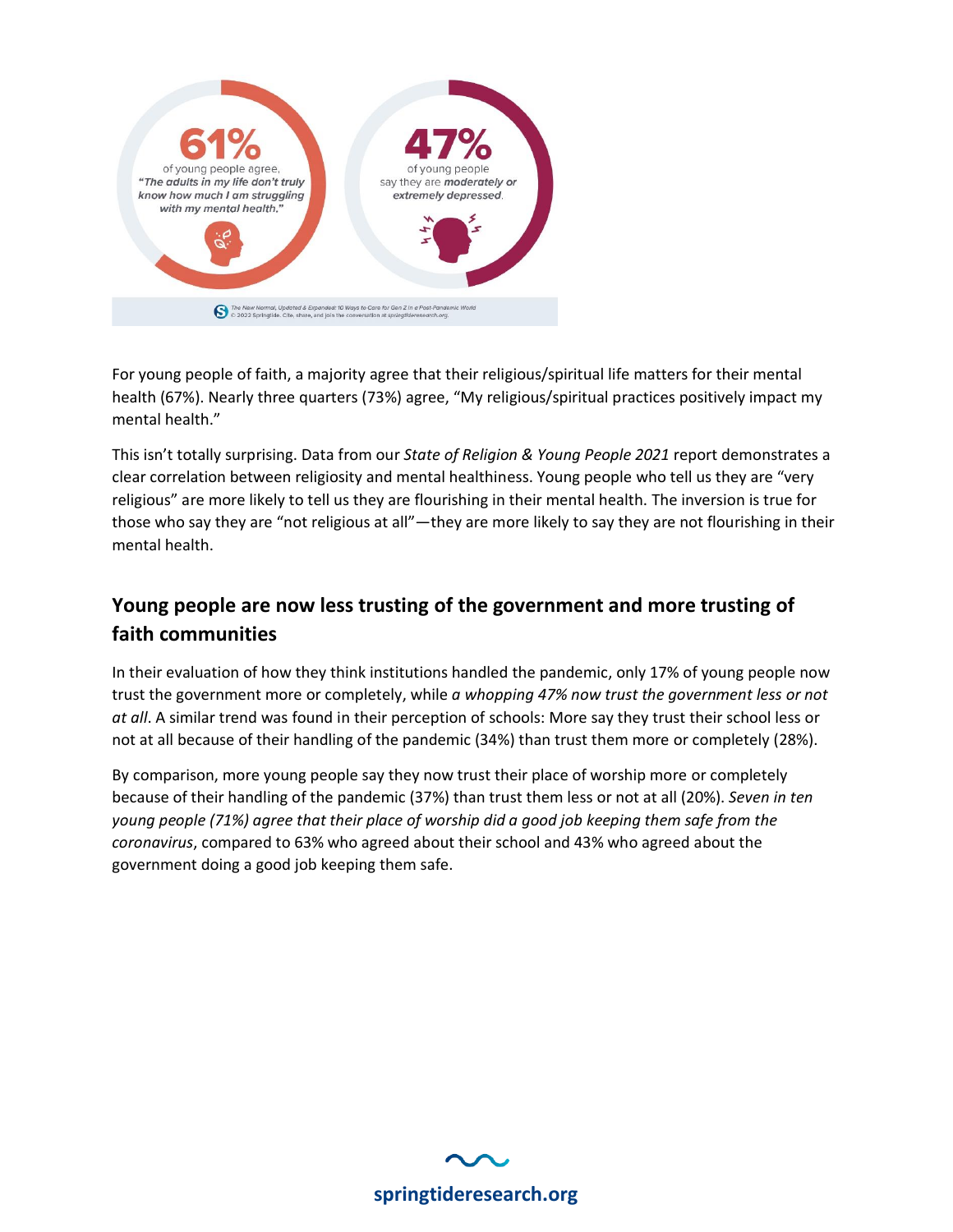## The way [government, schools, place of worship] handled the pandemic made me... (Young people could select more than one answer.) Government Place of worship School Trust them completely 6%  $12%$ 8% **Trust them more** 11% 25% 20% Neither trust them more or less 32% 43% 39% **Trust them less** 29% 13% 22% Lose trust completely 18% 7% 12% The New Normal, Updated & Expanded: 10 Ways to Care for Gen Z in a Post-Pandemic World<br>© 2022 Springtide. Cite, share, and join the conversation at springtideresearch.org.

When young people were asked, "Which of the following do you trust to give you guidance on how to handle the pandemic?", only 13% selected "the government in general," with *little variation between the Trump administration (14%) and the Biden administration (16%).* Low marks were also given to social media (18%) and the news media (13%). Overwhelmingly, young people said they trusted trained medical professionals (44%) to give them guidance on how to handle the pandemic.